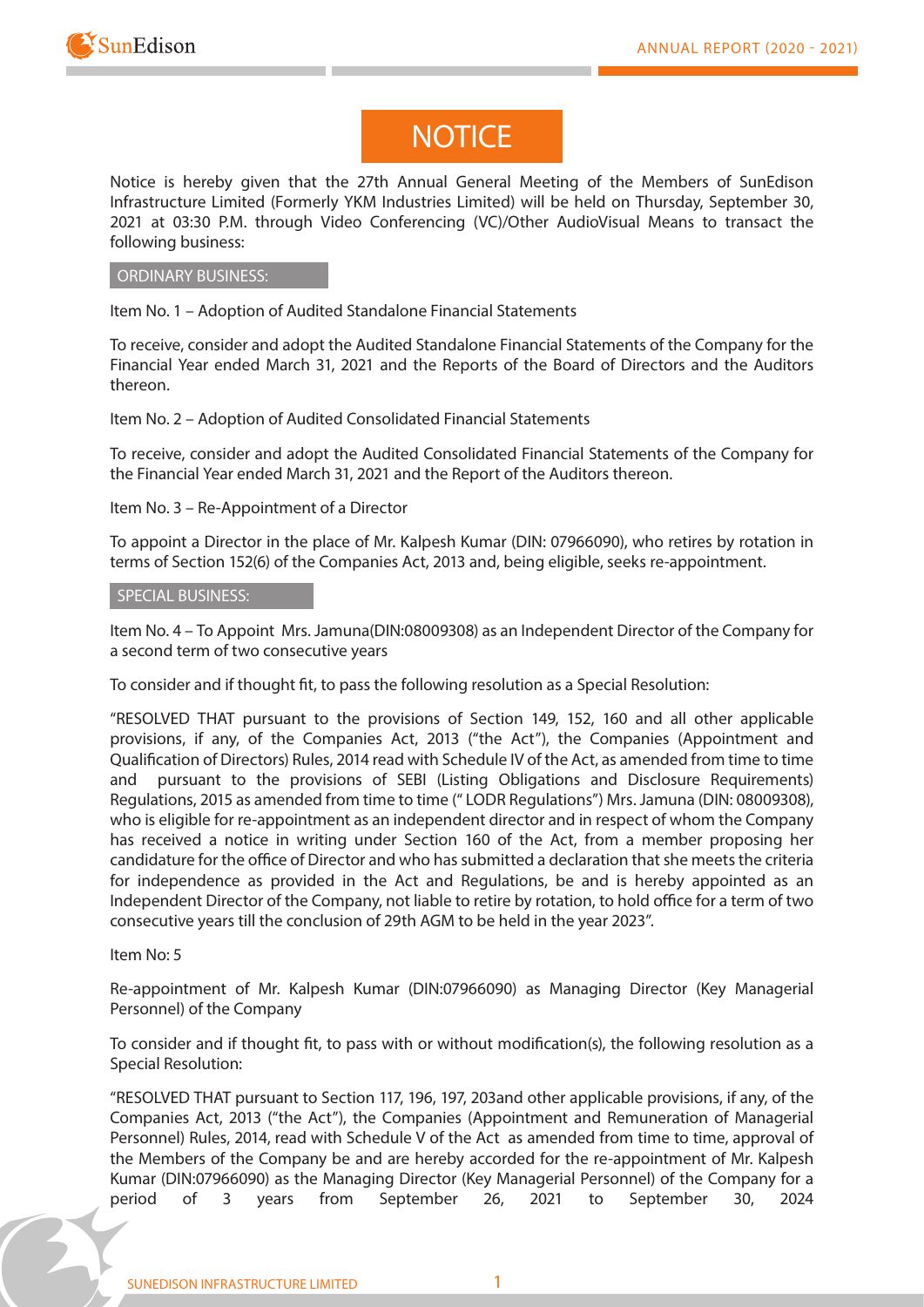

as recommended/approved by the Nomination & Remuneration Committee and Board of Directors in its meeting held on September 07, 2021on the terms and conditions including remuneration, as per the agreement to be entered into by the Company with Mr. Kalpesh Kumar, as set out hereunder:

| S.No         | <b>Particulars</b>    | <b>Details</b>                                                                                                                                                                                                                                                                                                                                                                                                                                                                                                                                                                                                                                                                                 |
|--------------|-----------------------|------------------------------------------------------------------------------------------------------------------------------------------------------------------------------------------------------------------------------------------------------------------------------------------------------------------------------------------------------------------------------------------------------------------------------------------------------------------------------------------------------------------------------------------------------------------------------------------------------------------------------------------------------------------------------------------------|
| $\mathbf{1}$ | Salary                | Not Exceeding Rs. 5,00,000/- Per Month with authority to the Board of<br>Directors of the Company to grant such increments as it may determine<br>from time to time.                                                                                                                                                                                                                                                                                                                                                                                                                                                                                                                           |
| 2.           | Perquisites           | Company's contribution to provident fund and pension / superannuation<br>fund, as perthe rules of the Company.                                                                                                                                                                                                                                                                                                                                                                                                                                                                                                                                                                                 |
|              |                       | Gratuity as per the rules of the Company.                                                                                                                                                                                                                                                                                                                                                                                                                                                                                                                                                                                                                                                      |
|              |                       | Premium for medical insurance under the group medical policy of the Company.                                                                                                                                                                                                                                                                                                                                                                                                                                                                                                                                                                                                                   |
| 3.           | <b>Other Benefits</b> | Leave encashment will be as per the policy of the Company.                                                                                                                                                                                                                                                                                                                                                                                                                                                                                                                                                                                                                                     |
| 4.           |                       | The Board may revise the remuneration payable to the Managing Director<br>(Key Managerial Personnel), during any financial year, during currency of<br>the tenure of office, insuch manner as may be agreed to between the<br>Board of Directors and the Managing Director, subject to the condition<br>that the total remuneration by way of salary, perquisites, and other<br>benefits, shall be within the limits permissible under Section 197 read with<br>relevant Rules and Schedule V of the Companies Act, 2013, as amended.                                                                                                                                                          |
| 5.           |                       | Annual Increment: The Managing Director (Key Managerial Personnel) shall<br>be entitled to annual increment, subject to evaluation by Nomination and<br>RemunerationCommittee and approval by the Board of Directors.                                                                                                                                                                                                                                                                                                                                                                                                                                                                          |
| 6.           |                       | Minimum remuneration: In the event of any loss or inadequacy of profits<br>for anyfinancial year - the Board of Directors / Nomination and<br>Remuneration Committee of the Board shall approve the remuneration<br>payable to Managing Director (Key Managerial Personnel), during such<br>financial year, in such manner as may be agreed to between the Board of<br>Directors / Nomination and Remuneration Committee of the Board and<br>the Managing Director(Key Managerial Personnel), however such<br>remuneration shall not exceed the maximum limits specified in this behalf<br>under Section 197 read with Schedule V of the Companies Act, 2013, as<br>amended from time to time. |
| 7.           |                       | In the event of loss of office as Managing Director (Key Managerial<br>Personnel), the Managing Director shall be paid compensation in the<br>manner and to the extent and subject to the limits or priorities prescribed<br>under Sections 191 and 202 of the Companies Act, 2013, and the rules<br>made thereunder, as amended.                                                                                                                                                                                                                                                                                                                                                              |
| 8.           |                       | The above mentioned remuneration allowed to the Managing Director<br>(Key Managerial Personnel) shall be in accordance with Sections 196 and<br>197 read with Schedule V of the Companies Act, 2013, as amended, and /<br>or such changes, variations and substitutions as may be made therein by<br>the Central Government from time to time.                                                                                                                                                                                                                                                                                                                                                 |
| 9.           |                       | Mr. Kalpesh Kumar, shall not be entitled to any sitting fee for meetings of<br>the Boardof Directors or Committee thereof attended by him during the<br>said tenure.                                                                                                                                                                                                                                                                                                                                                                                                                                                                                                                           |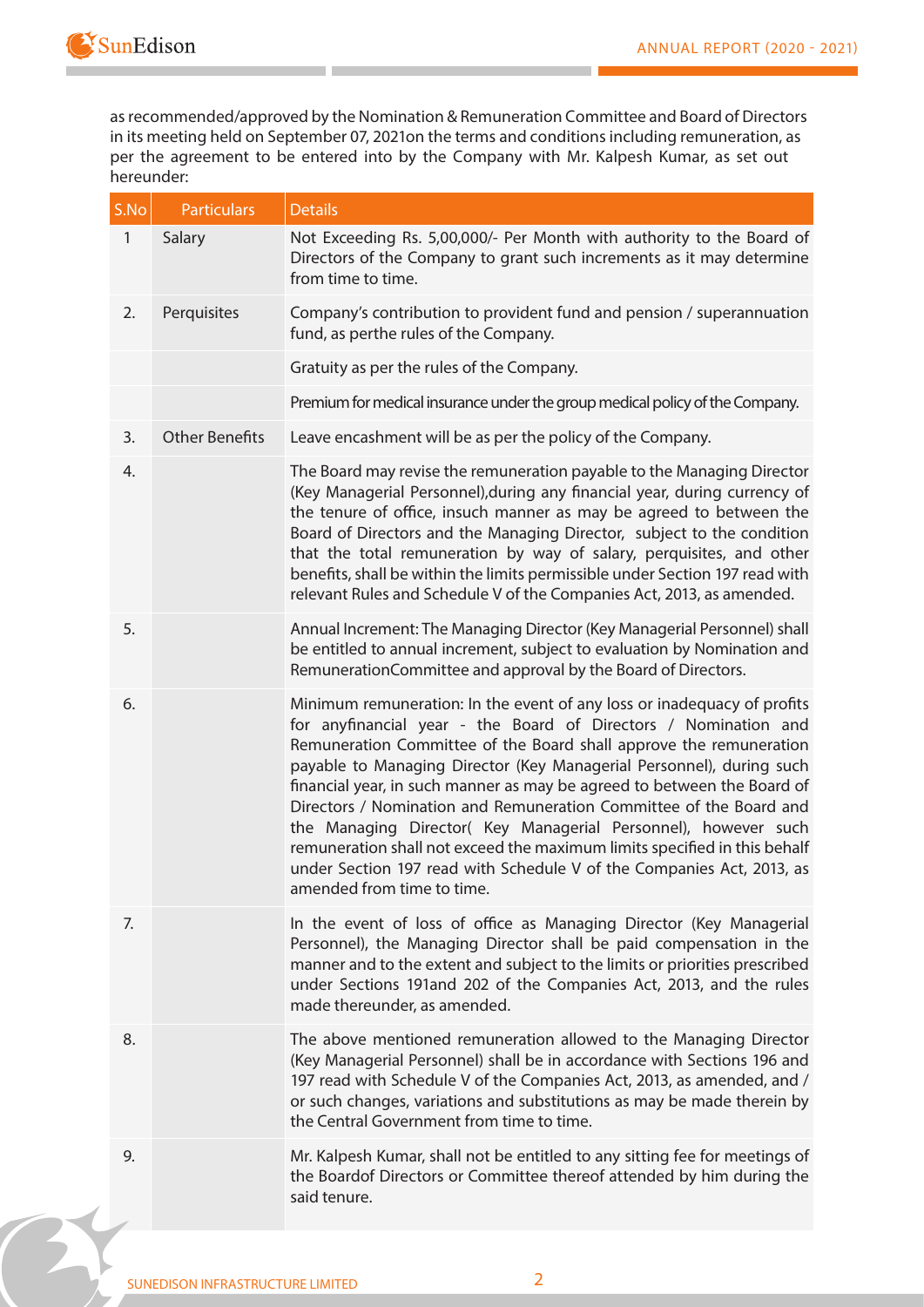

| S.No | <b>Particulars</b> | <b>Details</b>                                                                                                                                                                                                                                                                                                                                                                                                                                                 |
|------|--------------------|----------------------------------------------------------------------------------------------------------------------------------------------------------------------------------------------------------------------------------------------------------------------------------------------------------------------------------------------------------------------------------------------------------------------------------------------------------------|
| 10.  |                    | The period of office of Mr. Kalpesh Kumar, shall be liable to determination<br>by retirement of directors by rotation. If Mr. Kalpesh Kumar, is re-appointed<br>as adirector, immediately on retirement by rotation he shall continue to<br>hold office of Managing Director (Key Managerial Personnel) and such<br>reappointment as director shall not be deemed to constitute break in his<br>appointment as a Managing Director (Key Managerial Personnel). |
| 11.  |                    | The appointment can be terminated by Mr. Kalpesh Kumar or by the<br>Company, byeither party giving to the other 3 (Three) calendar months'<br>prior notice in writing.                                                                                                                                                                                                                                                                                         |
| 12.  |                    | Mr. Kalpesh Kumar, can resign from the above position before the<br>conclusion of the service period, by giving the company 3 (Three) calendar<br>months' notice in writing orby obtaining prior approval of the Board of<br>Directors. In such an event 'Compensation'as mentioned in S.No: 7 above<br>shall not be applicable.                                                                                                                               |

**"RESOLVED FURTHER THAT** the Board of Directors of the Company be and is hereby authorized to vary and/or modify the terms and conditions of the Service Agreement that may be entered into including remuneration payable to Mr. Kalpesh Kumar, in such manner as may be agreed between theBoard of Directors and Mr. Kalpesh Kumar and within the limits as prescribed in Section 197 read with Schedule V of the Companies Act, 2013 including any amendment, modification, variation on or re-enactment thereof."

**"RESOLVED FURTHER THAT** in the event of any loss, absence or inadequacy of the prots of the Company in any financial year, during the term of office of Mr. Kalpesh Kumar, the remuneration mentioned in the above referred service agreement shall be paid to Mr. Kalpesh Kumar as minimum remuneration and the same shall be subject to the limits as set out in Section II of Part II of Schedule V of the Companies Act, 2013, as amended from time to time."

**"RESOLVED FURTHER THAT** any revision in the remuneration payable to Mr. Kalpesh Kumar, shall be within the overall limits as approved by the Members in terms of this resolution and as recommended by the Nomination and Remuneration Committee to the Board of Directors for its approval, from timeto time."

**"RESOLVED FURTHER THAT** the Board of Directors of the Company, Mr. Dinesh Kumar Agarwal, Chief FinancialOfficer and Mr. R.V.Suresh Babu, Company Secretary and Compliance Officer of the Company, be and are hereby severally authorized to do all such acts, deeds and things as may be necessary to give effect to this resolution."

By order of the Board of Directors

 **R V Suresh Babu**  Company Secretary& Compliance Officer

Place: Chennai Date: September 07, 2021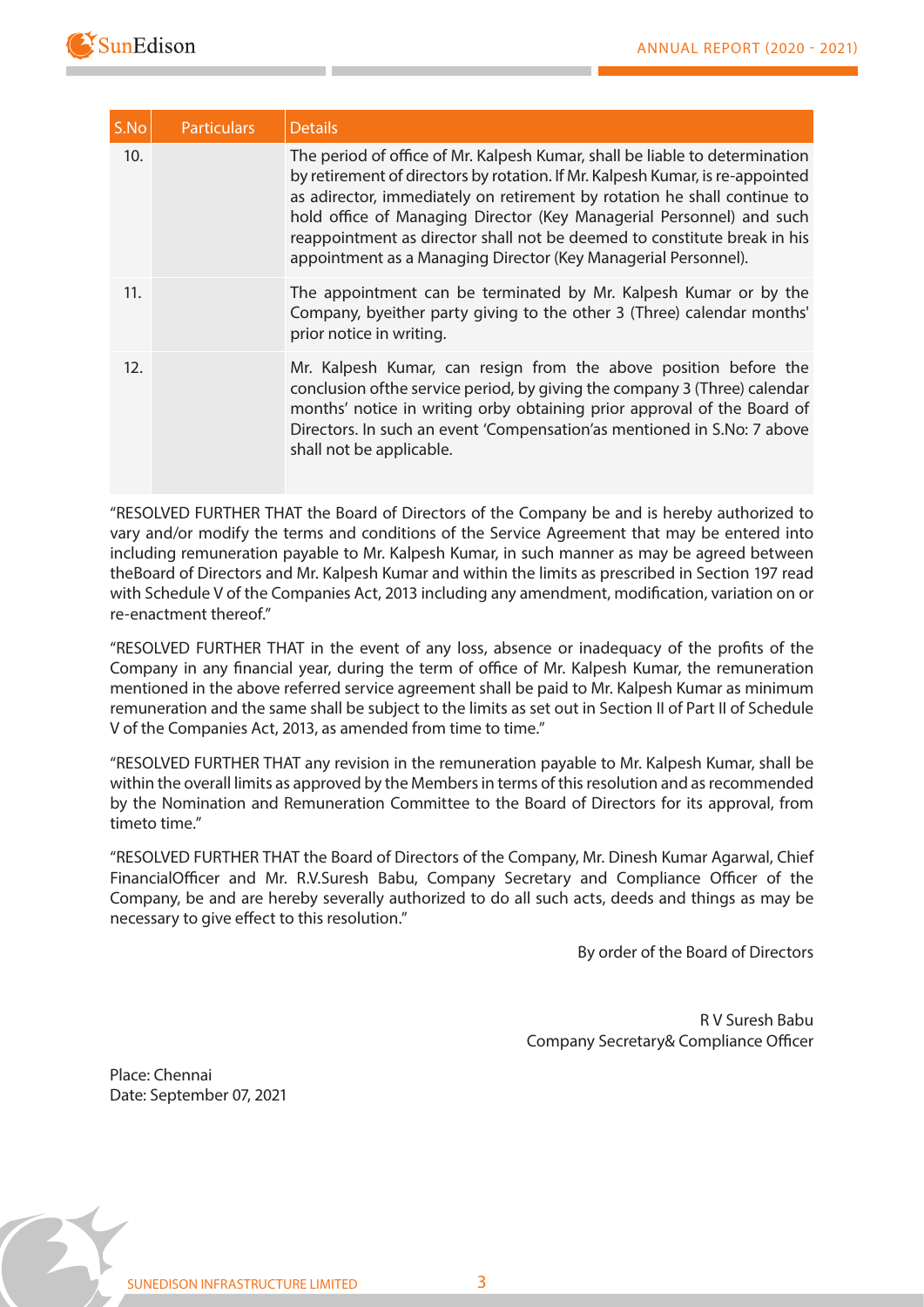

### **NOTES:**

- (a) The Explanatory Statement, pursuant to Section 102 of the Companies Act, 2013 with respect to Special Business in Item No. 4 and 5 forms part of this Notice.
- (b) In view of the massive outbreak of the COVID-19 pandemic, social distancing is a norm to be followed and pursuant to the Circular No. 14/2020 dated April 08, 2020, Circular No.17/2020 dated April 13, 2020 issued by the Ministry of Corporate Affairs followed by Circular No. 20/2020 dated May 05, 2020 and Circular No. 02/2021 dated January 13, 2021 and all other relevant circulars issued from time to time, physical attendance of the Members to the EGM/AGM venue is not required and general meeting be held through video conferencing (VC) or other audio visual means (OAVM). Hence, Members can attend and participate in the ensuing AGM through VC.
- (c) Pursuant to the Circular No. 14/2020 dated April 08, 2020, issued by the Ministry of Corporate Affairs, the facility to appoint proxy to attend and cast vote for the members is not available for this AGM. However, the Body Corporates are entitled to appoint authorised representatives to attend the AGM through VC and participate there at and cast their votes through e-voting.
- (d) The Members can join the AGM in the VC mode 15 minutes before and after the scheduled time of the commencement of the Meeting by following the procedure mentioned in the Notice. The facility of participation at theAGM through VC will be made available for 1000 members on first come first served basis. This will not include large Shareholders (Shareholders holding 2% or more shareholding), Promoters, Institutional Investors, Directors, Key Managerial Personnel, the Chairpersons of the Audit Committee, Nomination and Remuneration Committee and Stakeholders Relationship Committee, Auditors etc. who are allowed to attend the AGM without restriction on account of first come first served basis.
- (e) The attendance of the Members attending the AGM through VC will be counted for the purpose of reckoning the quorum under Section 103 of the Companies Act, 2013.
- (f) Pursuant to the provisions of Section 108 of the Companies Act, 2013 read with Rule 20 of the Companies (Management and Administration) Rules, 2014 (as amended) and Regulation 44 of SEBI (Listing Obligations & Disclosure Requirements) Regulations 2015 (as amended), and the Circulars issued by the Ministry of Corporate Affairs dated April 08, 2020, April 13, 2020 and May 05, 2020 the Company is providing facility of remote e-Voting to its Members in respect of the business to be transacted at the AGM. For this purpose, the Company has entered into an agreement with National Securities Depository Limited (NSDL) for facilitating voting through electronic means, as the authorized agency. The facility of casting votes by a member using remote e-Voting system as well as venue voting on the date of the AGM will be provided by NSDL.
- (g) In line with the Ministry of Corporate Affairs (MCA) Circular No. 17/2020 dated April 13, 2020, the Notice calling the EGM/AGM has been uploaded on the website of the Company at www.sunedisoninfra.com. The Notice can also be accessed from the websites of the Stock Exchanges i.e. BSE Limited at www.bseindia.com and theAGM Notice is also available on the website of NSDL (agency for providing the Remote e-Voting facility) i.e. www.evoting.nsdl.com.
- (h) AGM has been convened through VC in compliance with applicable provisions of the Companies Act, 2013 read with MCA Circular No. 14/2020 dated April 08, 2020 and MCA Circular No. 17/2020 dated April 13, 2020, MCA Circular No. 20/2020 dated May 05, 2020 and MCA Circular No. 2/2021 dated January 13, 2021.

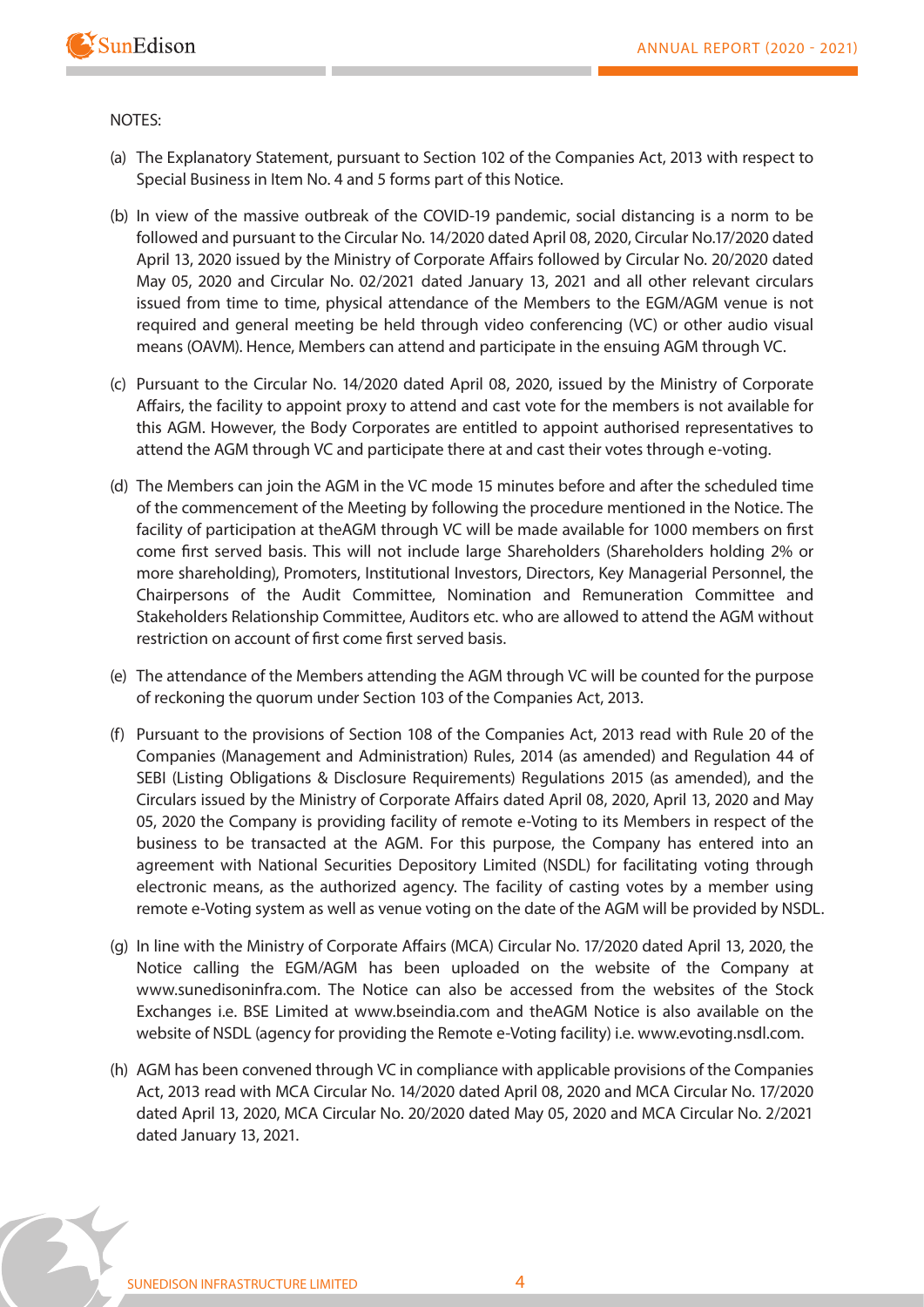

- (i) The Register of Members and Share Transfer Books of the Company will be closed from Thursday, September 23, 2021 to Friday, September 24, 2021 (both days inclusive) for the purpose of Annual General Meeting.
- (j) In compliance with the aforesaid MCA Circulars and SEBI Circular dated May 12, 2020, Notice of the AGM along with the Annual Report 2021 is being sent only through electronic mode to those Members whose email addresses are registered with the Company/ Depositories. Members may note that the Notice and Annual Report 2021 will also be available on the Company's website www.sunedisoninfra.com, websites of the Stock Exchanges i.e. BSE Limited at www.bseindia.com, and on the website of NSDL https://www.evoting.nsdl.com.
- (k) Relevant documents referred to in the Notice and the accompanying Statement are open for inspection by Members at the Registered Office electronically without any fee, from the date of circulation of this notice, during business hours on all working days, up to the date of the Meeting. Members seeking to inspect such documents can send an email to cscompliance @sunedisoninfra.com.
- (I) Effective April 1, 2019, SEBI has disallowed listed companies from accepting requests for transfer of securities held in physical form, by amending the SEBI LODR. Members will need to convert shares held in physical form to demat for effecting any transfer. Only requests for transmission and transposition will be accepted by the Company/RTA.
- (m) Members holding shares in dematerialized form are requested to notify any change in their addresses, bank details or e-mail address with their respective DP and those holding shares in physical form are requested to notify the RTA at the following address:

 **M/s. GNSA INFOTECH PRIVATE LIMITED** Reg Add: Nelson Chambers, No-115, Nelson Manickam Road,Aminjikari, Chennai- 600029

- (n) Shareholders who would like to express their views/ask questions during the meeting may register themselves as a speaker by sending their request in advance atleast 03 days prior to meeting mentioning their name, demat account number/folio number, email id, mobile number at cscompliance@sunedisoninfra.com. The Shareholders who do not wish to speak during the AGM but have queries may send their queries in advance 03 days prior to meeting mentioning their name, demat account number/folio number, email id, mobile number at cscompliance@sunedisoninfra.com.
- (o) Those shareholders who have registered themselves as a speaker will only be allowed to express their views/ask questions during the meeting.
- (p) Since the 27thAGM will be held through VC/OAVM, the route map is not annexed in this notice.

**THE INSTRUCTIONS FOR MEMBERS FOR REMOTE E-VOTING AND JOINING GENERAL MEETING ARE AS UNDER:-**

(1) The remote e-voting period begins on Monday, September 27, 2021 at 09:00 A.M.(IST). and ends on Wednesday, September 29, 2021 at 05:00 P.M.(IST). The remote e-voting module shall be disabled by NSDL for voting thereafter. The Members, whose names appear in the Register of Members / Beneficial Owners as on the record date (cut-off date) i.e. Friday, September 17, 2021 may cast their vote electronically. The voting right of shareholders shall be in proportion to their share in the paid-up equity share capital of the Company as on the cut-off date, being September 17, 2021.

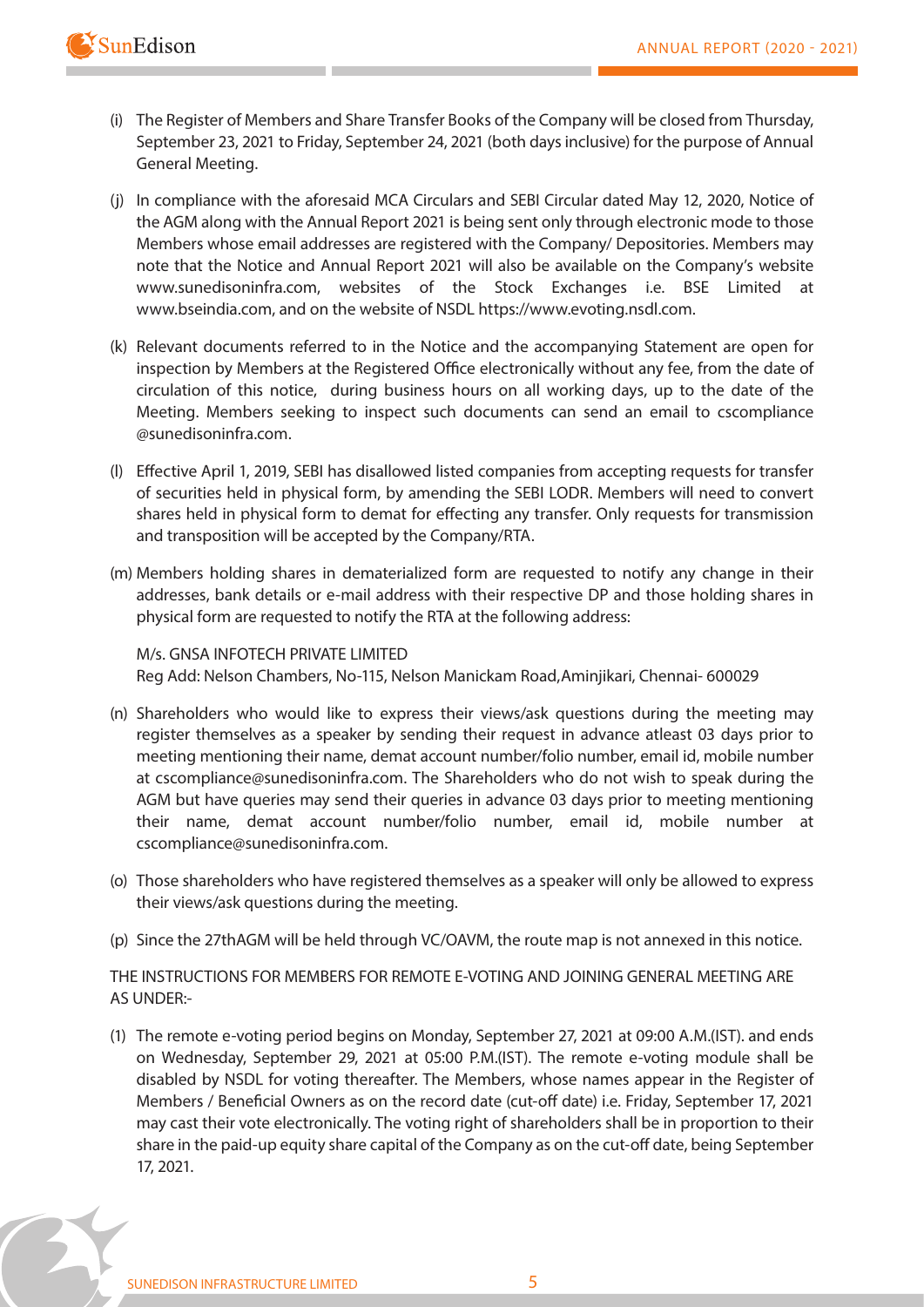

- (2) For the members who do not have access or casted their votes by remote e-voting, facility for voting through evoting shall be provide at the AGM and members attending the meeting who have not already casted their votes by remote e-voting shall be able to cast their votes at the AGM. The members who will be present at the AGM through VC facility and have not cast their vote on the resolutions through remote e-voting and are otherwise not barred from doing so, shall be eligible to vote through e-voting system during the AGM. However, the members who have casted their votes by remote e-voting prior to the date of the AGM may also attend the meeting but shall not be entitled to cast their vote again.
- (3) The shareholders can opt for only one mode of voting i.e. remote e-voting or e-voting at the AGM. In case of voting by all the modes, vote cast through remote e-voting will be considered final and vote cast through e-voting will not be considered.
- (4) Any person, who acquires shares of the Company and becomes a Member of the Company after dispatch of the Notice of Annual General Meeting and holding shares as of the cut-off date, i.eFriday,September 17, 2021 may obtain the login ID and password by sending a request at evoting@nsdl.co.in or sta@gnsaindia.com (RTA e-mail). However, if you are already registered with NSDL for remote e-voting then you can use your existing User ID and password for casting your vote. If you have forgotten your password, you can reset your password by using 'Forgot User Details/Password?' or 'Physical User Reset Password' option available on www.evoting.nsdl.com or contact NSDL at the following Toll Free No.: 1800-222-990 or e-mail at evoting@nsdl.co.in
- (5) Please note, only a person whose name is recorded in the Register of Members or in the Register of Beneficial Owners maintained by the depositories as on the cut-off date shall be entitled to avail the facility of voting, either through remote e-voting or voting at the Annual General Meeting through e-voting.
- (6) The Board of Directors have appointed Mr. A Mohan Kumar (Membership No. FCS 4347)Practising Company Secretary, as the Scrutinizer to scrutinize the remote e-voting process as well as voting at the Annual General Meeting in a fair and transparent manner.
- (7) The Scrutinizer shall immediately after the conclusion of voting at the Annual General Meeting, first count the votes cast at the Annual General Meeting, thereafter unblock the votes cast through remote e-voting in the presence of at least two witnesses not in the employment of the Company and make, not later than 48 hours of conclusion of the Meeting, a consolidated Scrutiniser's Report of the total votes cast in favour or against, if any, to the Chairman or a person authorised by him in writing who shall countersign the same.
- (8) The Chairman or a person authorised by him in writing shall declare the result of voting forthwith.
- (9) The results declared along with the Scrutinizer's Report shall be placed on the website of the Company www.sunedisoninfra.com and on the website of NSDL www.evoting.nsdl.com immediately after the result is declared by the Chairman or any other person authorised by the Chairman and the same shall be communicated to BSE Limited where the shares of the Company are listed.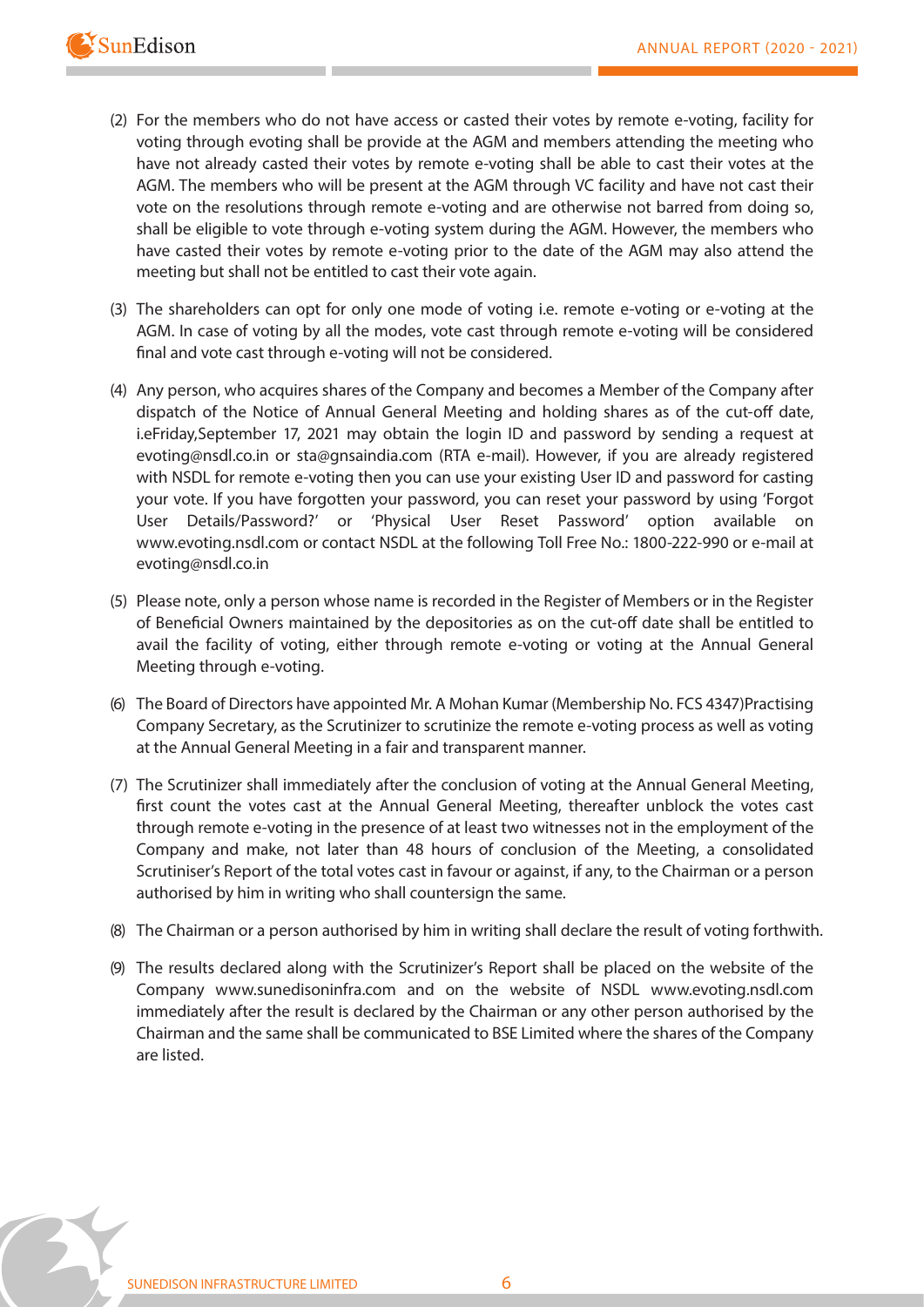

**The instructions for shareholders voting electronically are as under:**

**How do I vote electronically using NSDL e-Voting system?**

*The way to vote electronically on NSDL e-Voting system consists of "Two Steps" which are mentioned below:*

### **STEP 1: ACCESS TO NSDL E-VOTING SYSTEM**

**A) Login method for e-Voting and joining virtual meeting for Individual shareholders holding securities in demat mode**

In terms of SEBI circular dated December 9, 2020 on e-Voting facility provided by Listed Companies, Individual shareholders holding securities in demat mode are allowed to vote through their demat account maintained with Depositories and Depository Participants. Shareholders are advised to update their mobile number and email Id in their demat accounts in order to access e-Voting facility.

Login method for Individual shareholders holding securities in demat mode is given below:

| Type of<br>shareholders                                                         | Login Method                                                                                                                                                                                                                                                                                                                                                                                                                                                                                                                                                                                                                                                                                                                                                                                                                                                                            |  |
|---------------------------------------------------------------------------------|-----------------------------------------------------------------------------------------------------------------------------------------------------------------------------------------------------------------------------------------------------------------------------------------------------------------------------------------------------------------------------------------------------------------------------------------------------------------------------------------------------------------------------------------------------------------------------------------------------------------------------------------------------------------------------------------------------------------------------------------------------------------------------------------------------------------------------------------------------------------------------------------|--|
| Individual<br>Shareholders<br>holding securities<br>in demat mode<br>with NSDL. | 1. Existing IDeAS user can visit the e-Services website of NSDL Viz.<br>https://eservices.nsdl.com either on a Personal Computer or on a<br>mobile. On the e-Services home page click on the "Beneficial Owner"<br>icon under "Login" which is available under 'IDeAS' section, this will<br>prompt you to enter your existing User ID and Password. After<br>successful authentication, you will be able to see e-Voting services<br>under Value added services. Click on "Access to e-Voting" under<br>e-Voting services and you will be able to see e-Voting page. Click on<br>company name or e-Voting service provider i.e. NSDL and you will be<br>re-directed to e-Voting website of NSDL for casting your vote during<br>the remote e-Voting period or joining virtual meeting & voting during<br>the meeting.                                                                  |  |
|                                                                                 | 2. If you are not registered for IDeAS e-Services, option to register is<br>available at https://eservices.nsdl.com. Select "Register Online for<br>IDeAS Portal" or click at https://eservices.nsdl.com/SecureWeb/<br>IdeasDirectReg.jsp                                                                                                                                                                                                                                                                                                                                                                                                                                                                                                                                                                                                                                               |  |
|                                                                                 | 3. Visit the e-Voting website of NSDL. Open web browser by typing the<br>following URL: https://www.evoting.nsdl.com/ either on a Personal<br>Computer or on a mobile. Once the home page of e-Voting system is<br>launched, click on the icon "Login" which is available under<br>'Shareholder/Member' section. A new screen will open. You will have<br>to enter your User ID (i.e. your sixteen digit demat account number<br>hold with NSDL), Password/OTP and a Verification Code as shown on<br>the screen. After successful authentication, you will be redirected to<br>NSDL Depository site wherein you can see e-Voting page. Click on<br>company name or e-Voting service provider i.e. NSDL and you will be<br>redirected to e-Voting website of NSDL for casting your vote during the<br>remote e-Voting period or joining virtual meeting & voting during the<br>meeting. |  |
|                                                                                 | 4. Shareholders/Members can also<br><b>NSDL Mobile App is available on</b><br>download NSDL Mobile App "NSDL<br>Google Play<br>App Store<br>Speede" facility by scanning the<br>QR code mentioned below for<br>seamless voting experience.                                                                                                                                                                                                                                                                                                                                                                                                                                                                                                                                                                                                                                              |  |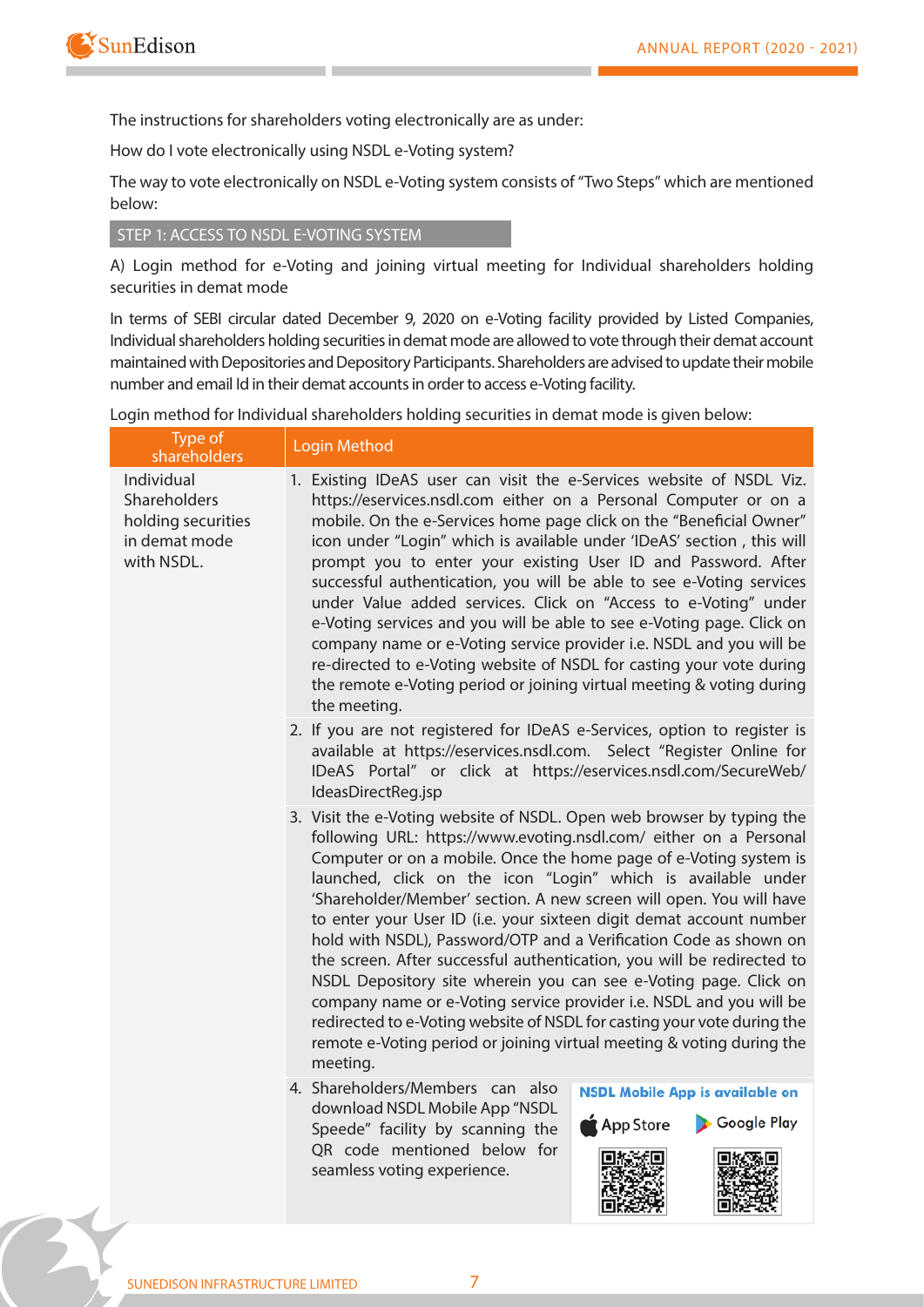

| Type of<br>shareholders                                                                                                  | <b>Login Method</b>                                                                                                                                                                                                                                                                                                                                                                                                                                                                                                                                                                                                                  |
|--------------------------------------------------------------------------------------------------------------------------|--------------------------------------------------------------------------------------------------------------------------------------------------------------------------------------------------------------------------------------------------------------------------------------------------------------------------------------------------------------------------------------------------------------------------------------------------------------------------------------------------------------------------------------------------------------------------------------------------------------------------------------|
| Individual<br>Shareholders<br>holding securities<br>in demat mode<br>with CDSL                                           | 1. Existing users who have opted for Easi / Easiest, they can login through<br>their user id and password. Option will be made available to reach<br>e-Voting page without any further authentication. The URL for users to<br>login to Easi / Easiest are https://web.cdslindia.com/myeasi/home/login<br>or www.cdslindia.com and click on New System Myeasi.                                                                                                                                                                                                                                                                       |
|                                                                                                                          | 2. After successful login of Easi/Easiest the user will be also able to<br>see the E Voting Menu. The Menu will have links of e-Voting service<br>provider i.e. NSDL. Click on NSDL to cast your vote.                                                                                                                                                                                                                                                                                                                                                                                                                               |
|                                                                                                                          | 3. If the user is not registered for Easi/Easiest, option to register is available<br>at https://web.cdslindia.com/myeasi/Registration/EasiRegistration                                                                                                                                                                                                                                                                                                                                                                                                                                                                              |
|                                                                                                                          | 4. Alternatively, the user can directly access e-Voting page by providing<br>demat Account Number and PAN No. from a link in<br>www.cdslindia.com home page. The system will authenticate the<br>user by sending OTP on registered Mobile & Email as recorded in<br>the demat Account. After successful authentication, user will be<br>provided links for the respective ESP i.e. NSDL where the e-Voting<br>is in progress.                                                                                                                                                                                                        |
| Individual<br>Shareholders<br>(holding securities<br>in demat mode)<br>login through their<br>depository<br>participants | You can also login using the login credentials of your demat account<br>through your Depository Participant registered with NSDL/CDSL for<br>e-Voting facility. upon logging in, you will be able to see e-Voting option.<br>Click on e-Voting option, you will be redirected to NSDL/CDSL<br>Depository site after successful authentication, wherein you can see<br>e-Voting feature. Click on company name or e-Voting service provider<br>i.e. NSDL and you will be redirected to e-Voting website of NSDL for<br>casting your vote during the remote e-Voting period or joining virtual<br>meeting & voting during the meeting. |

**Important note:** Members who are unable to retrieve User ID/ Password are advised to use Forget User ID and Forget Password option available at abovementioned website.

**Helpdesk for Individual Shareholders holding securities in demat mode for any technical issues related to login through Depository i.e. NSDL and CDSL.**

| Login type                  | Helpdesk details                                                |
|-----------------------------|-----------------------------------------------------------------|
| Individual Shareholders     | Members facing any technical issue in login can contact NSDL    |
| holding securities in demat | helpdesk by sending a request at evoting@nsdl.co.in or call at  |
| mode with NSDL              | toll free no.: 1800 1020 990 and 1800 22 44 30                  |
| Individual Shareholders     | Members facing any technical issue in login can contact CDSL    |
| holding securities in demat | helpdesk by sending a request at helpdesk.evoting@cdslindia.com |
| mode with CDSL              | or contact at 022-23058738 or 022-23058542-43                   |

**B) Login Method for e-Voting and joining virtual meeting for shareholders other than Individual shareholders holding securities in demat mode and shareholders holding securities in physical mode.**

**How to Log-in to NSDL e-Voting website?**

- 1. Visit the e-Voting website of NSDL. Open web browser by typing the following URL: https://www.evoting.nsdl.com/ either on a Personal Computer or on a mobile.
- 2. Once the home page of e-Voting system is launched, click on the icon "Login" which is available under 'Shareholder/Member' section.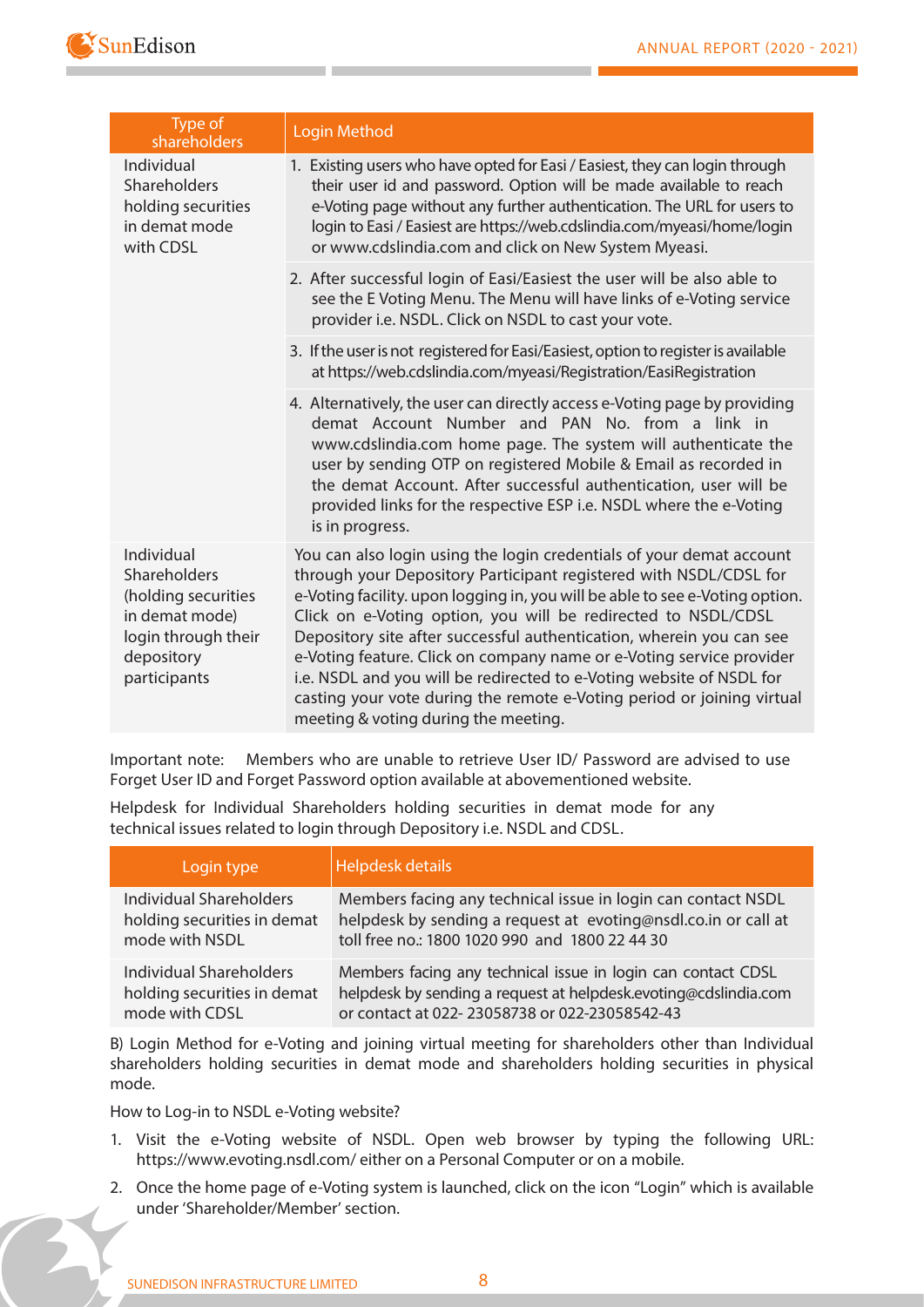

3. A new screen will open. You will have to enter your User ID, your Password/OTP and a Verification Code as shown on the screen.

 Alternatively, if you are registered for NSDL eservices i.e. IDEAS, you can log-in at https://eservices.nsdl.com/ with your existing IDEAS login. Once you log-in to NSDL eservices after using your log-in credentials, click on e-Voting and you can proceed to Step 2 i.e. Cast your vote electronically.

4. Your User ID details are given below :

| Manner of holding shares i.e. Demat (NSDL or<br><b>CDSL</b> ) or Physical | Your User ID is:                                                                                                                  |
|---------------------------------------------------------------------------|-----------------------------------------------------------------------------------------------------------------------------------|
| a) For Members who hold shares in demat<br>account with NSDL.             | 8 Character DP ID followed by 8 Digit Client<br>ID                                                                                |
|                                                                           | For example if your DP ID is IN300*** and<br>Client ID is 12****** then your user ID is<br>$IN300***12******$                     |
| b) For Members who hold shares in demat                                   | 16 Digit Beneficiary ID                                                                                                           |
| account with CDSL.                                                        | For example if your Beneficiary<br>ID<br>- is<br>$12*******************$<br>then<br>is.<br>your<br>ID<br>user<br>17************** |
| c) For Members holding shares in Physical<br>Form.                        | EVEN Number followed by Folio Number<br>registered with the company                                                               |
|                                                                           | For example if folio number is 001*** and<br>EVEN is 101456 then user ID is<br>101456001***                                       |

- 5. Password details for shareholders other than Individual shareholders are given below:
	- a) If you are already registered for e-Voting, then you can use your existing password to login and cast your vote.
	- b) If you are using NSDL e-Voting system for the first time, you will need to retrieve the 'initial password' which was communicated to you. Once you retrieve your 'initial password', you need to enter the 'initial password' and the system will force you to change your password.
	- c) How to retrieve your 'initial password'?
		- (i) If your email ID is registered in your demat account or with the company, your 'initial password' is communicated to you on your email ID. Trace the email sent to you from NSDL from your mailbox. Open the email and open the attachment i.e. a .pdf file. Open the .pdf file. The password to open the .pdf file is your 8 digit client ID for NSDL account, last 8 digits of client ID for CDSL account or folio number for shares held in physical form. The .pdf file contains your 'User ID' and your 'initial password'.
		- (ii) If your email ID is not registered, please follow steps mentioned below in process for those shareholders whose email ids are not registered.
- 6. If you are unable to retrieve or have not received the " Initial password" or have forgotten your password:
	- a) Click on "Forgot User Details/Password?"(If you are holding shares in your demat account with NSDL or CDSL) option available on www.evoting.nsdl.com.
	- b) Physical User Reset Password?" (If you are holding shares in physical mode) option available on www.evoting.nsdl.com.

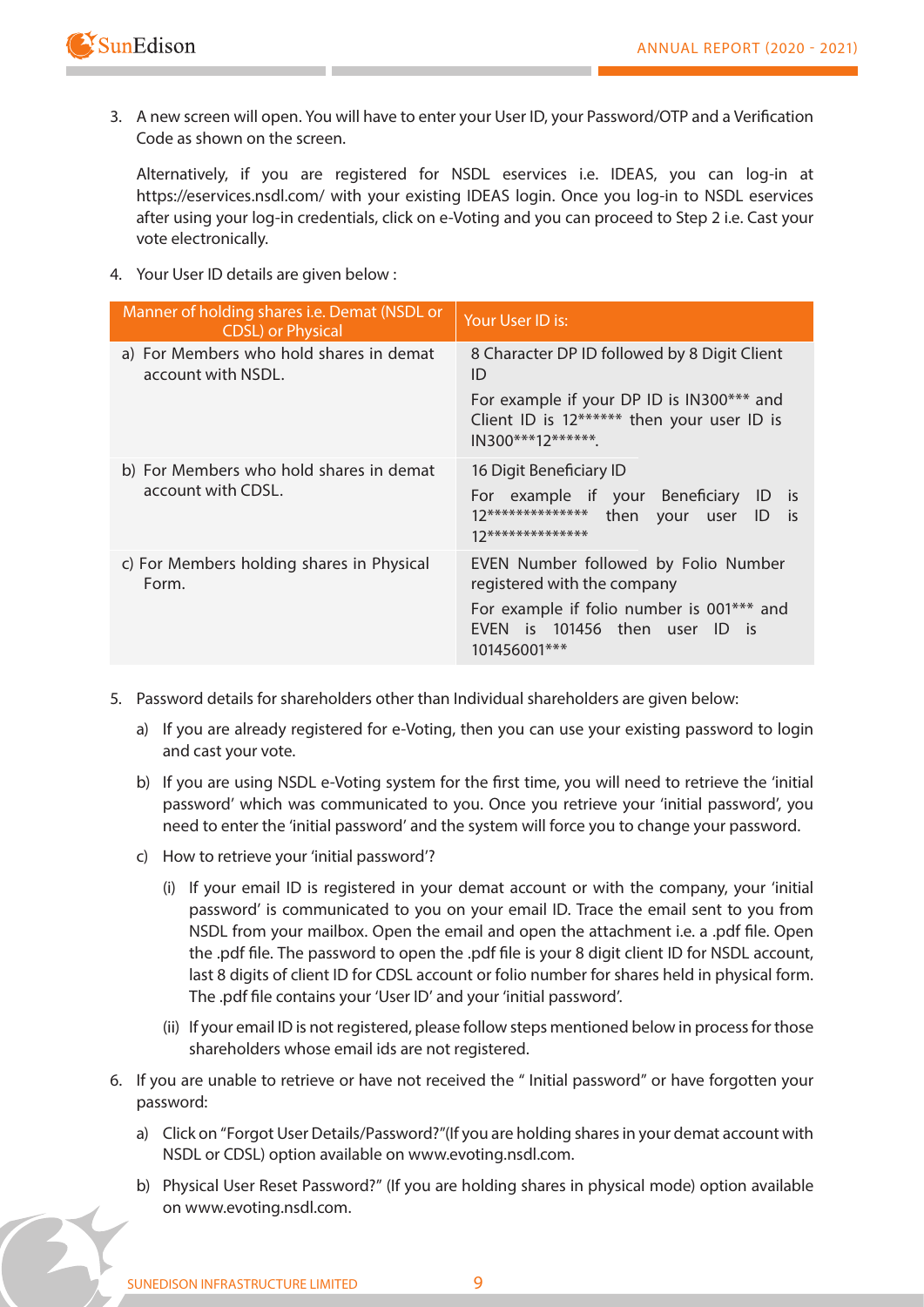

- c) If you are still unable to get the password by aforesaid two options, you can send a request at evoting@nsdl.co.in mentioning your demat account number/folio number, your PAN, your name and your registered address etc.
- d) Members can also use the OTP (One Time Password) based login for casting the votes on the e-Voting system of NSDL.
- 7. After entering your password, tick on Agree to "Terms and Conditions" by selecting on the check box.
- 8. Now, you will have to click on "Login" button.
- 9. After you click on the "Login" button, Home page of e-Voting will open.

 **STEP 2: CAST YOUR VOTE ELECTRONICALLY AND JOIN GENERAL MEETING ON NSDL E-VOTING SYSTEM.**

**How to cast your vote electronically and join General Meeting on NSDL e-Voting system?**

- 1. After successful login at Step 1, you will be able to see all the companies "EVEN" in which you are holding shares and whose voting cycle and General Meeting is in active status.
- 2. Select "EVEN" of company for which you wish to cast your vote during the remote e-Voting period and casting your vote during the General Meeting. For joining virtual meeting, you need to click on "VC/OAVM" link placed under "Join General Meeting".
- 3. Now you are ready for e-Voting as the Voting page opens.
- 4. Cast your vote by selecting appropriate options i.e. assent or dissent, verify/modify the number of shares for which you wish to cast your vote and click on "Submit" and also "Confirm" when prompted.
- 5. Upon confirmation, the message "Vote cast successfully" will be displayed.
- 6. You can also take the printout of the votes cast by you by clicking on the print option on the confirmation page.
- 7. Once you confirm your vote on the resolution, you will not be allowed to modify your vote.

**General Guidelines for shareholders**

- 1. Institutional shareholders (i.e. other than individuals, HUF, NRI etc.) are required to send scanned copy (PDF/JPG Format) of the relevant Board Resolution/ Authority letter etc. with attested specimen signature of the duly authorized signatory(ies) who are authorized to vote, to the Scrutinizer by e-mail : needamohan@gmail.com with a copy marked to evoting@nsdl.co.in.
- 2. It is strongly recommended not to share your password with any other person and take utmost care to keep your password confidential. Login to the e-voting website will be disabled upon five unsuccessful attempts to key in the correct password. In such an event, you will need to go through the "Forgot User Details/Password?" or "Physical User Reset Password?" option available on www.evoting.nsdl.com to reset the password.
- 3. In case of any queries, you may refer the Frequently Asked Questions (FAQs) for Shareholders and e-voting user manual for Shareholders available at the download section of www.evoting.nsdl.com or call on toll free no.: 1800 1020 990 and 1800 22 44 30 or send a request to Ms. Sarita Mote at evoting@nsdl.co.in

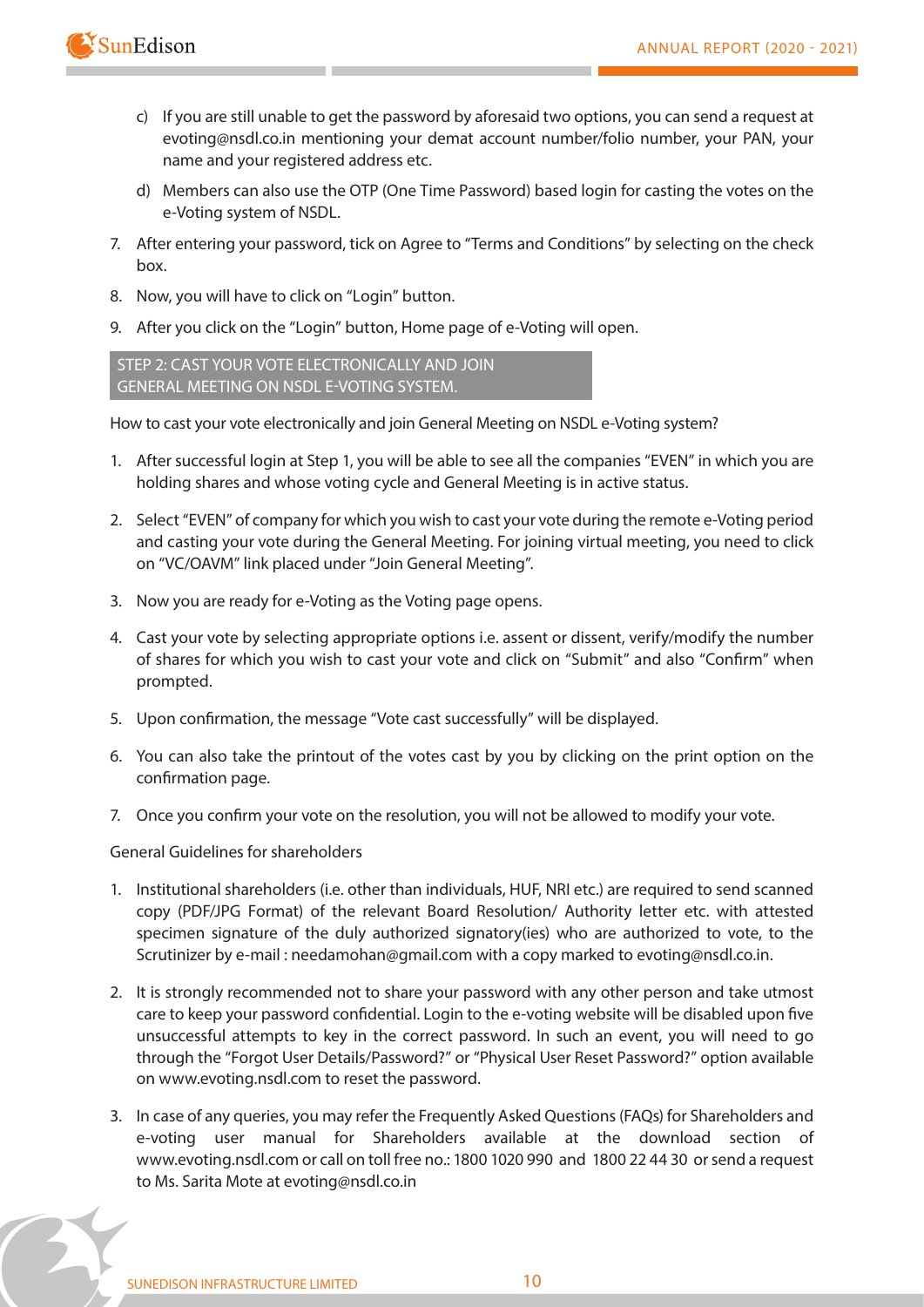**Process for those shareholders whose email ids are not registered with the depositories for procuring user id and password and registration of e mail ids for e-voting for the resolutions set out in this notice:**

- 1. In case shares are held in physical mode please provide Folio No., Name of shareholder, scanned copy of the share certificate (front and back), PAN (self attested scanned copy of PAN card), AADHAR (self attested scanned copy of Aadhar Card) by email to cscompliance@sunedisoninfra.com.
- 2. In case shares are held in demat mode, please provide DPID-CLID (16 digit DPID + CLID or 16 digit beneficiary ID), Name, client master or copy of Consolidated Account statement, PAN (self attested scanned copy of PAN card), AADHAR (self attested scanned copy of Aadhar Card) to cscompliance@sunedisoninfra.com. If you are an Individual shareholders holding securities in demat mode, you are requested to refer to the login method explained at step 1 (A) i.e. Login method for e-Voting and joining virtual meeting for Individual shareholders holding securities in demat mode.
- 3. Alternatively shareholder/members may send a request to evoting@nsdl.co.in for procuring user id and password for e-voting by providing above mentioned documents.
- 4. In terms of SEBI circular dated December 9, 2020 on e-Voting facility provided by Listed Companies, Individual shareholders holding securities in demat mode are allowed to vote through their demat account maintained with Depositories and Depository Participants. Shareholders are required to update their mobile number and email ID correctly in their demat account in order to access e-Voting facility.

**THE INSTRUCTIONS FOR MEMBERS FOR e-VOTING ON THE DAY OF THE AGM ARE AS UNDER:-**

- 1. The procedure for e-Voting on the day of the AGM is same as the instructions mentioned above for remote e-voting.
- 2. Only those Members/ shareholders, who will be present in the AGM through VC/OAVM facility and have not casted their vote on the Resolutions through remote e-Voting and are otherwise not barred from doing so, shall be eligible to vote through e-Voting system in the AGM.
- 3. Members who have voted through Remote e-Voting will be eligible to attend the AGM. However, they will not be eligible to vote at the AGM.
- 4. The details of the person who may be contacted for any grievances connected with the facility for e-Voting on the day of the AGM shall be the same person mentioned for Remote e-voting.

**INSTRUCTIONS FOR MEMBERS FOR ATTENDING THE AGM THROUGH VC/OAVM ARE AS UNDER:**

1. Member will be provided with a facility to attend the AGM through VC/OAVM through the NSDL e-Voting system. Members may access by following the steps mentioned above for Access to NSDL e-Voting system. After successful login, you can see link of "VC/OAVM link" placed under "Join General meeting" menu against company name. You are requested to click on VC/OAVM link placed under Join General Meeting menu. The link for VC/OAVM will be available in Shareholder/Member login where the EVEN of Company will be displayed. Please note that the members who do not have the User ID and Password for e-Voting or have forgotten the User ID and Password may retrieve the same by following the remote e-Voting instructions mentioned in the notice to avoid last minute rush.

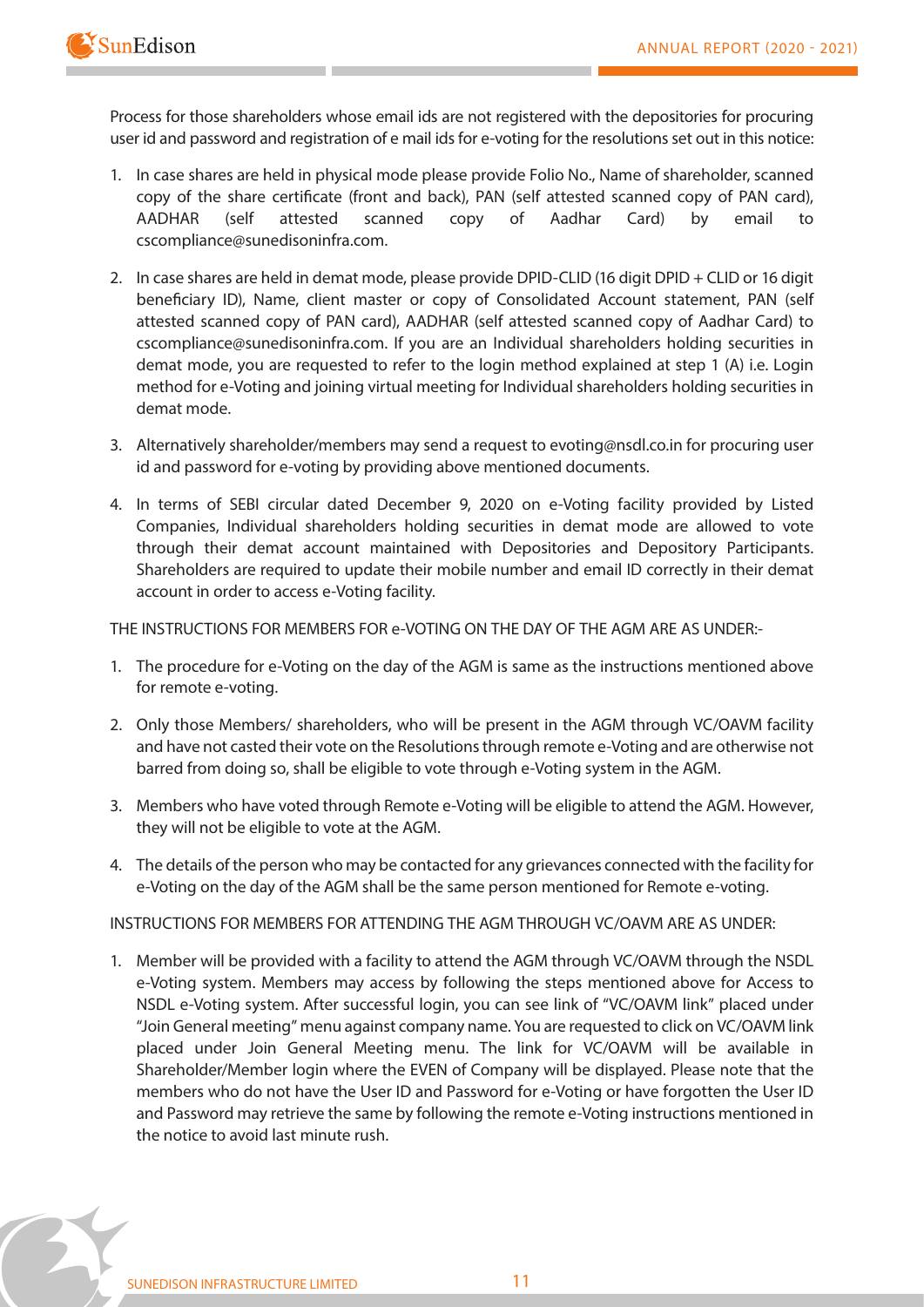

- 2. Members are encouraged to join the Meeting through Laptops for better experience.
- 3. Further Members will be required to allow Camera and use Internet with a good speed to avoid any disturbance during the meeting.
- 4. Please note that Participants Connecting from Mobile Devices or Tablets or through Laptop connecting via Mobile Hotspot may experience Audio/Video loss due to fluctuation in their respective network. It is therefore recommended to use Stable Wi-Fi or LAN Connection to mitigate any kind of aforesaid glitches.

By order of the Board of Directors

**R V Suresh Babu**  Company Secretary& Compliance Officer

Place: Chennai Date: September 07, 2021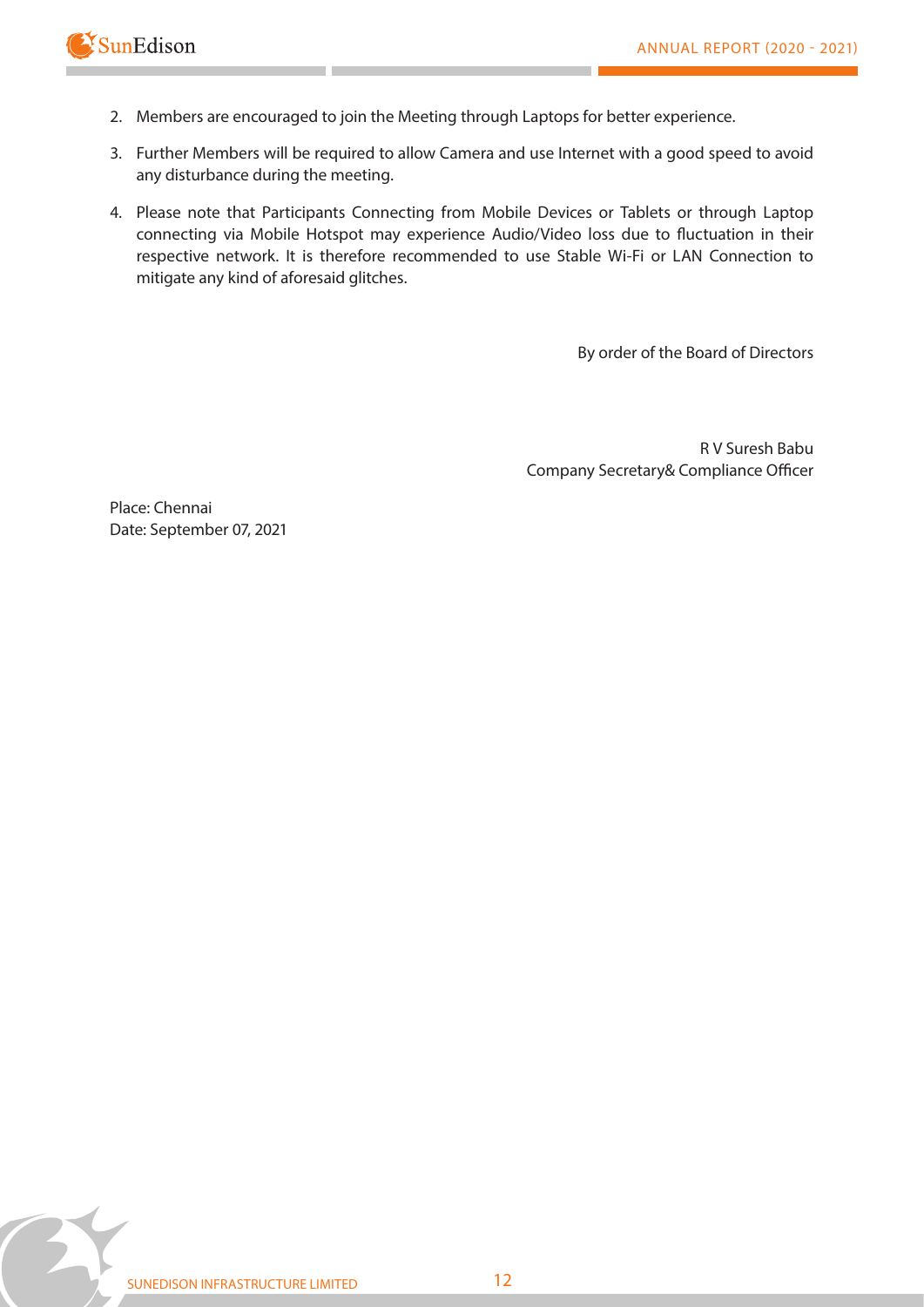

**Statement pursuant to Section 102(1) of the Companies Act, 2013 as amended ('Act'). The following Statement sets out all material facts relating to Item No. 4mentioned in the accompanying Notice.**

**Item No. 4:**

The Members of the Company at the Annual General Meeting held on September 28, 2018 appointed Ms. Jamuna, as an Independent Director for a term of three years effective from September 28, 2018. In terms of the provisions of Section 149 of the Act, Ms. Jamuna, is eligible for her Second term.

Pursuant to Sections 149, 152, 160 and all other applicable provisions, if any, of the Act, the Companies (Appointment and Qualification of Directors) Rules, 2014 read with Schedule IV to the Act and Regulations, approval of the members by way of special resolution is required for the reappointment of Ms. Jamuna, for a second term of two consecutive years from the conclusion of 27th Annual General meeting till the conclusion of 29th Annual General Meeting to be held in the year 2023.

The Company has received a notice from a member proposing the candidature of Ms. Jamuna, for appointment as an Independent Director of the Company for a second term of two consecutive years.

Ms. Jamuna, had given her consent and also declaration that she meets with the criteria of independence as provided in Section 149(6) of the Act and Regulations.

The Board of Directors reviewed the said declarations and in the opinion of the Board, Ms. Jamuna,fulfills the conditions specified in the Act, the rules made thereunder, Regulations for her appointment as an Independent Director and she is independent of themanagement.

Except Ms. Jamuna, None of the other directors and key managerial personnel or their relatives are interested financially or otherwise in the resolution as set out in item no. 4 of this notice.

The Board recommends the resolution set forth in Item No: 04 for the approval of the Members.

By order of the Board of Directors

**R V Suresh Babu**  Company Secretary& Compliance Officer

Place: Chennai Date: September 07, 2021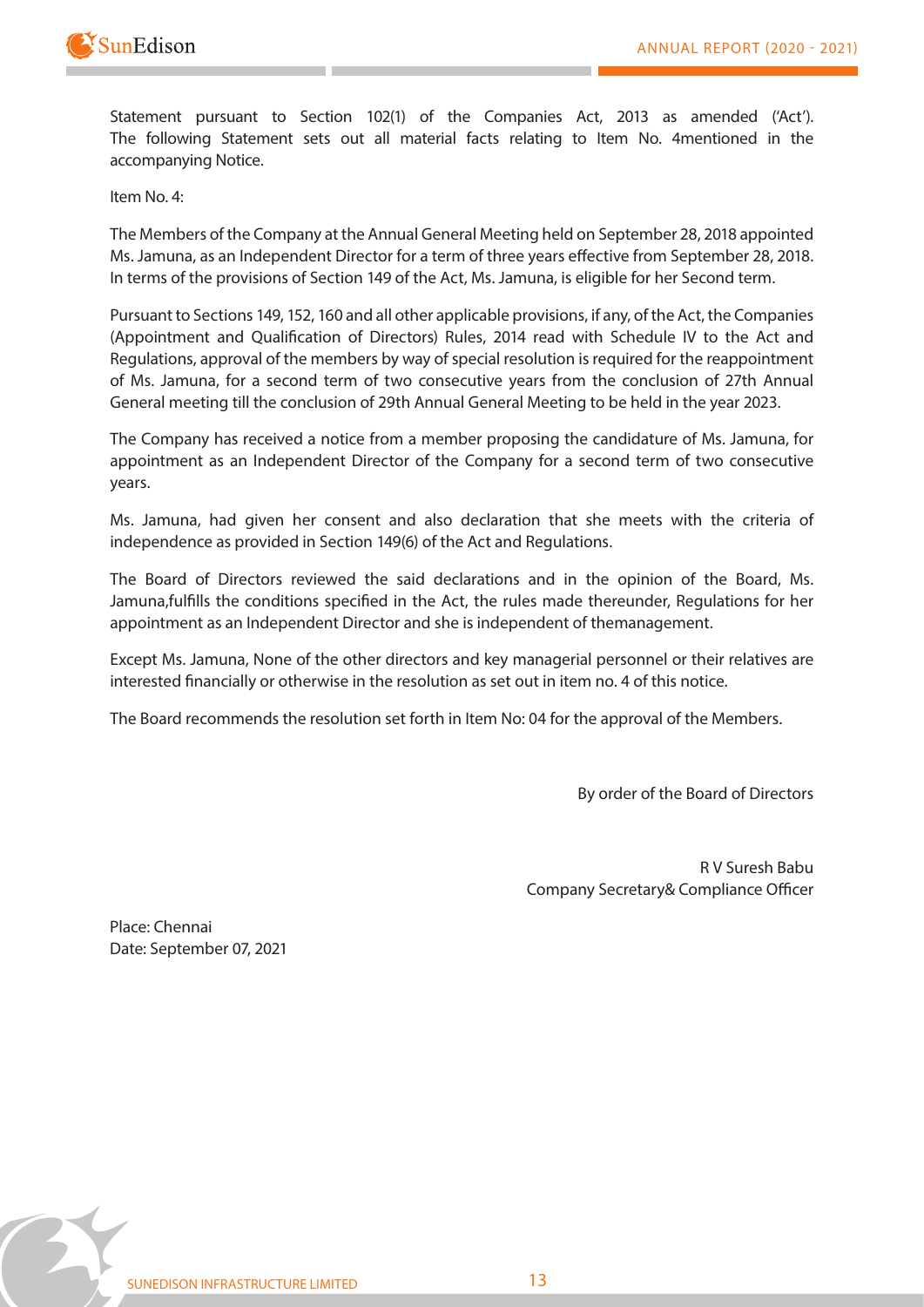



## **ANNEXURE TO THE NOTICE**

**Details of the Directors seeking appointment/re-appointment in the forthcoming Annual General Meeting**

**INFORMATION AS REQUIRED UNDER REGULATION 36(3) OF THE SEBI (LISTING OBLIGATIONS AND DISCLOSURE REQUIREMENTS) REGULATIONS, 2015 IN RESPECT OF DIRECTORS BEING RE-APPOINTED / APPOINTED AND EXPLANATORY STATEMENT PURSUANT TO SECTION 102(2) OF THE COMPANIES ACT, 2013.**

### a. Ms. Jamuna

Ms. Jamuna, (DIN: 08009308) (Age: 37 years), is a commerce graduate with M.Com, from Madras University, Chennai, and currently pursuing her CMA degree from ICMAI. She is an aspiring leader with 7 years experience in the Accounts and Finance industry and 6 yearsexperience in Income-tax Filings, Accounting and Secretarial matters, she has aced her profession with amazing communication and analytical skills. She does not hold any shares in SunEdison Infrastructure Limited.

No. of. Companies (Other than SunEdison) she holds Directorship:

| S.No | Name of the Company                      | <b>Designation</b>   |
|------|------------------------------------------|----------------------|
|      | Refex Industries Limited                 | Independent Director |
|      | Trinus Poly Technologies Private Limited | Director             |

### Details of Committee Chairman/Membership are as follows:

| S.No | Name of the Company      | Name of the Committee                 | Chairman/Membership |
|------|--------------------------|---------------------------------------|---------------------|
| 01   | Refex Industries Limited | Audit Committee                       | Member              |
| 02   | Refex Industries Limited | Nomination and Remuneration Committee | Member              |
| 03   | Refex Industries Limited | Stakeholder Relationship Committee    | Member              |

Concern or Interest, financial or otherwise of Directors, Key Managerial Personnel and their relatives:

Except, Ms. Jamuna, being an appointee, none of the Directors or Key Managerial Personnel (KMP) of the Company or their relatives are concerned or interested, financial or otherwise in the Special Resolution set out at Item No: 04.

### **b. Mr. Kalpesh Kumar**

Mr. Kalpesh Kumar, (DIN:07966090) is the Managing Director of SunEdison Infrastructure Limited. He joined the Board of Directors of the Company on July 26, 2018. He was re-appointed as Managing Director (Key Managerial Personnel) at the Board Meeting held on September 06, 2021, with effect from September 26, 2021 for a period of 3 years, subject to the approval of the members at the 27th Annual General Meeting of the Company. A notice has been received from a member proposing Mr. Kalpesh Kumar, as a candidate for the office of Director of the Company under Section 160 of the Companies Act, 2013.

### **Profile of Mr. Kalpesh Kumar**

Mr. Kalpesh Kumar (age 39 years), is a commerce graduate from M.D.S. University, Ajmer and did his Post Graduate Diploma in Business Management (PGDBM) at M.S. Ramaiah Institute of Management, Bangalore and Executive Leadership Programme (EPLM) from IIM Calcutta.

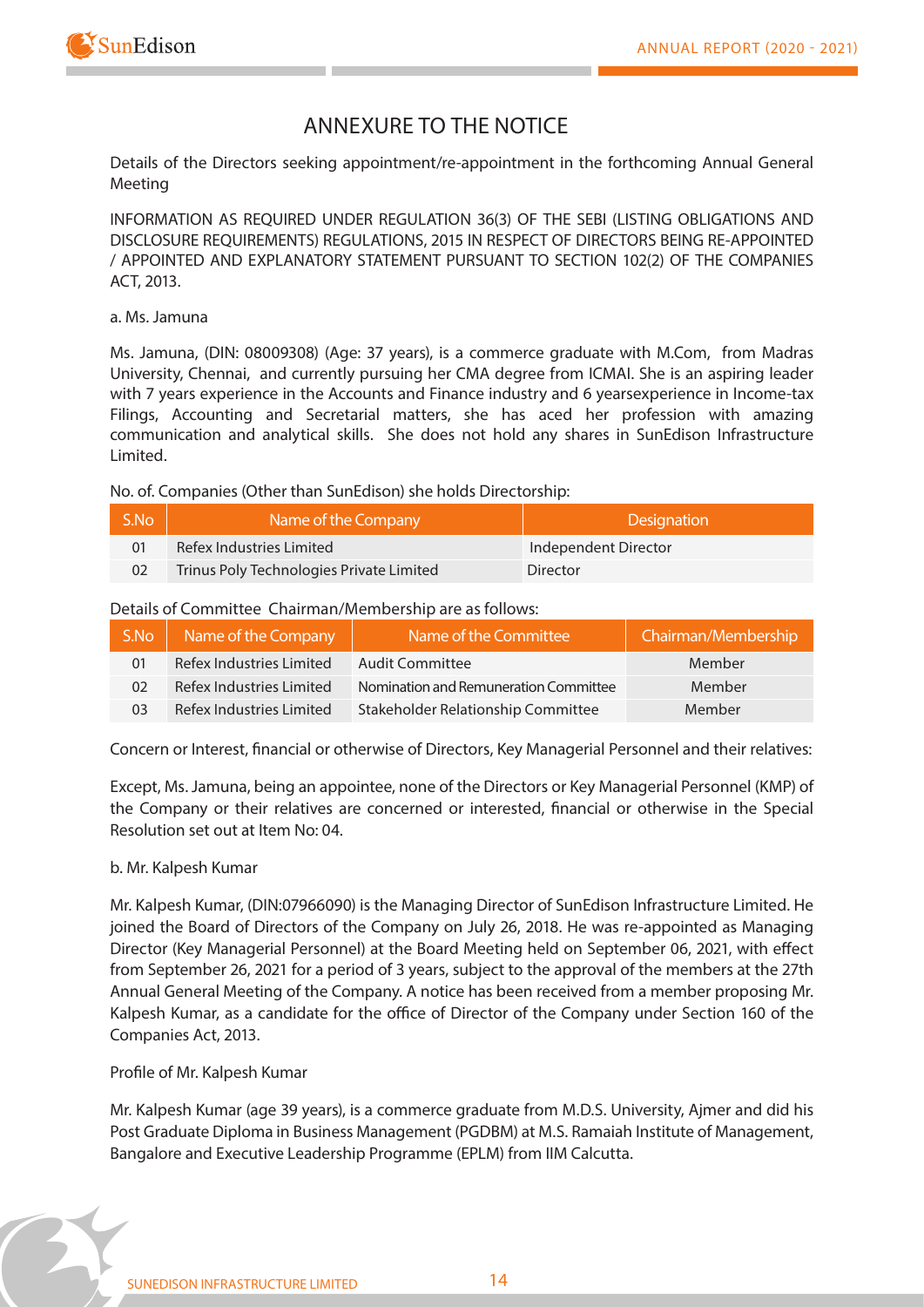

He has 10 years professional experience in the CorporateFinance and M& A and Investor Relation. His last assignment was as DGM (Corporate Finance and Investor Relation) of Goodluck India Limited, Listed with BSE Limited & NSE Limited.

He also worked with HCL Technologies Limited, Crisil Research, RNM & Associates, Goyal MG Gases Private Limited from where he garnered strong domain knowledge of Corporate Finance and Investor Relation.

During the financial year 2020-21 Mr. Kalpesh Kumar, has attended 11 meetings of the Board. The remuneration last drawn by Mr. Kalpesh Kumar, is Rs. 34,77,600/- per annum.

Companies/Body Corporate (Other than SunEdison) in which Mr. Kalpesh Kumar, holds directorships and committee memberships are as under:

| S.No | Name of the Companies/LLP                        | <b>Designation</b> |
|------|--------------------------------------------------|--------------------|
| 01   | Sherisha Agriculture Private Limited             | <b>Director</b>    |
| 02   | Sherisha Farms Private Limited                   | Director           |
| 03   | STPL Horticulture Private Limited                | <b>Director</b>    |
| 04   | SIL Govindam Power Private Limited               | <b>Director</b>    |
| 05   | Sherisha Rooftop Solar SPV Four Private Limited  | <b>Director</b>    |
| 06   | Sherisha Rooftop Solar SPV Three Private Limited | <b>Director</b>    |
| 07   | SIL Rooftop Solar Power Private Limited          | <b>Director</b>    |
| 08   | SIL Govindam Energy Private Limited              | <b>Director</b>    |
| 09   | Sherisha Rooftop Solar SPV Five Private Limited  | Director           |
| 10   | Financemile Private Limited                      | <b>Director</b>    |
| 11   | <b>Broil Solar Energy Private Limited</b>        | <b>Director</b>    |
| 12   | Wither Solar Energy Private Limited              | <b>Director</b>    |
| 13   | Taper Solar Energy Private Limited               | <b>Director</b>    |
| 14   | KILN Solar Energy Private Limited                | <b>Director</b>    |
| 15   | Sherisha Solar SPV Two Private Limited           | <b>Director</b>    |

**Chairman/ Member of the Board Committee: None**

Approval of the Members is being sought for the re-appointment of Mr. Kalpesh Kumar, as Managing Director(Key Managerial Personnel) and approving the terms of appointment recommended by the Nomination and Remuneration Committee and the Board of Directors in their meeting held on September 07, 2021.

Mr. Kalpesh Kumar, does not hold any equity shares in the company, including shareholding as a beneficial owner. Further, Mr. Kalpesh Kumar, is not related to any other Director and other Key Managerial Personnel of the Company.

The terms and conditions of re-appointment along with the details of remuneration sought to be paid are set out in the special resolution in Item No: 5 to the Notice.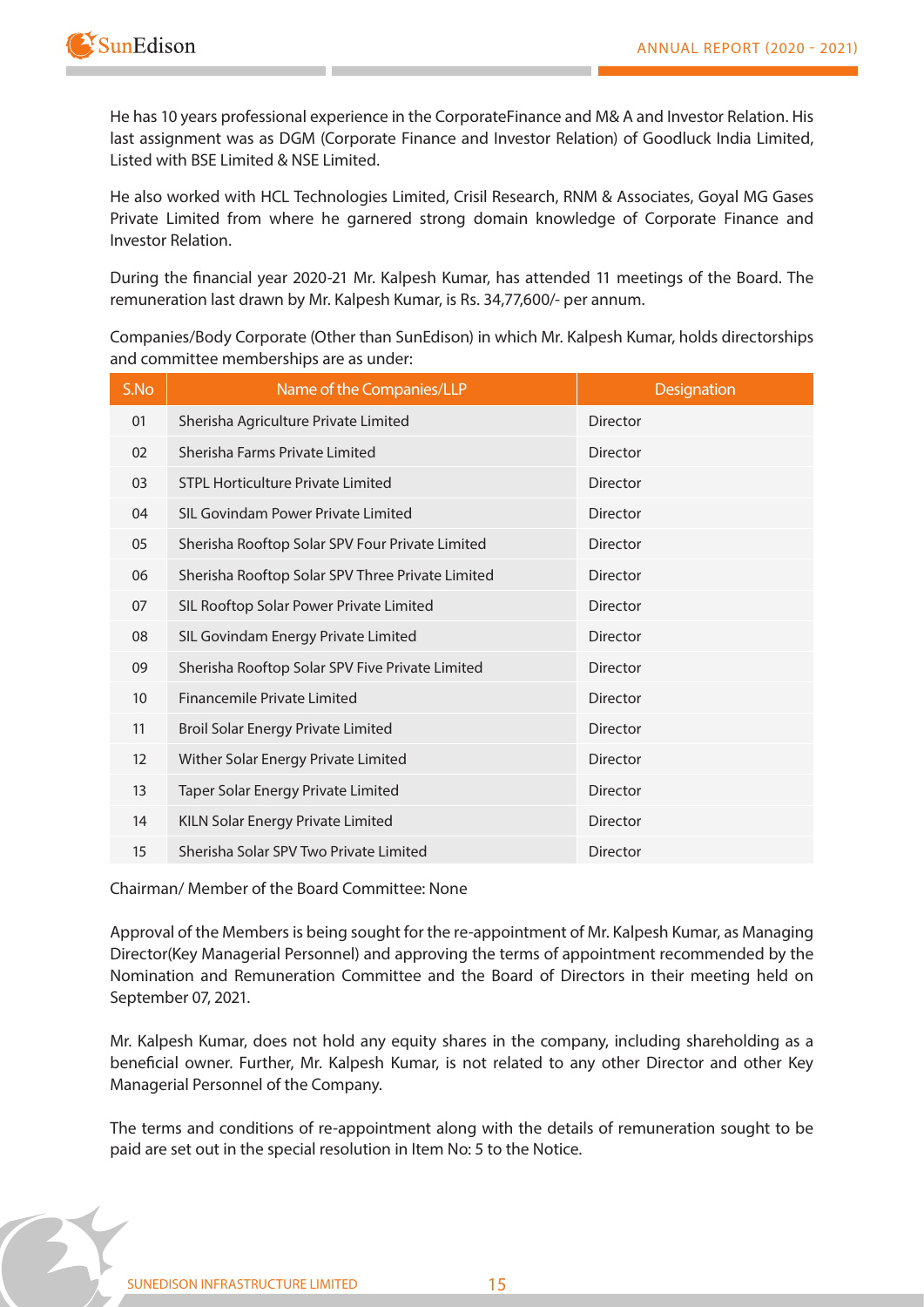

The Statement containing additional information as required in Section II of Part II of Schedule V to the Companies Act, 2013:

| Sl.No.        | <b>General Information</b>                                                                                                                                         | <b>Details</b>                                                                                                                                                                                                                                                                          |                                        |         |                                        |
|---------------|--------------------------------------------------------------------------------------------------------------------------------------------------------------------|-----------------------------------------------------------------------------------------------------------------------------------------------------------------------------------------------------------------------------------------------------------------------------------------|----------------------------------------|---------|----------------------------------------|
| I(a)          | Nature of Industry                                                                                                                                                 | The Company is engaged in the business of rendering<br>engineering, procurement and construction services in<br>respect of solar power plants, setting up of solar power<br>plants, solar water pumps, generating power and<br>selling power and also rendering other related services. |                                        |         |                                        |
| (b)           | Date or expected date of<br>commencement of<br>commercial production                                                                                               | The Company carries on engineering, procurement<br>and construction services in respect of solar power<br>plants, setting up of solar power plants, solar water<br>pumps, generating power and also rendering other<br>related services from the year 2018-19.                          |                                        |         |                                        |
| (c)           | In case of new companies,<br>expected date of<br>commencement of activities<br>as per project approved by<br>financial institutions<br>appearing in the prospectus | Not Applicable                                                                                                                                                                                                                                                                          |                                        |         |                                        |
| (d)           | <b>Financial Performance based</b><br>on given indicators                                                                                                          | As per Audited Standalone Financial Results for the Year<br>Ended March 31, 2021:                                                                                                                                                                                                       |                                        |         | (ln Rs. P)                             |
|               |                                                                                                                                                                    | <b>Particulars</b>                                                                                                                                                                                                                                                                      | <b>Year Ended</b><br>March 31,<br>2021 |         | <b>Year Ended</b><br>March 31,<br>2020 |
|               |                                                                                                                                                                    | Revenue from operations<br>and other income                                                                                                                                                                                                                                             | 74,91,76,852                           |         | 50,71,89,849                           |
|               |                                                                                                                                                                    | Profit/(Loss) after Tax                                                                                                                                                                                                                                                                 | (9,75,87,321)                          |         | (13, 50, 18, 406)                      |
|               |                                                                                                                                                                    | Networth (including<br>balance in Profit and<br>Loss Account)                                                                                                                                                                                                                           | (18, 41, 41, 235)                      |         | (8,82,85,460)                          |
|               |                                                                                                                                                                    | Earnings Per Share                                                                                                                                                                                                                                                                      |                                        | (21.35) | (30.07)                                |
| (e)           | Foreign Investments or<br>Collaborations, if any                                                                                                                   | Not Applicable                                                                                                                                                                                                                                                                          |                                        |         |                                        |
| $\mathbf{  }$ | Information about the<br>appointee                                                                                                                                 |                                                                                                                                                                                                                                                                                         |                                        |         |                                        |
| (i)           | <b>Background details</b>                                                                                                                                          | Profile of Mr. Kalpesh Kumar, provided in the Annexure to<br>this Notice.                                                                                                                                                                                                               |                                        |         |                                        |
| (ii)          | <b>Past Remuneration</b>                                                                                                                                           |                                                                                                                                                                                                                                                                                         |                                        |         |                                        |
|               |                                                                                                                                                                    | <b>Financial Years</b>                                                                                                                                                                                                                                                                  |                                        |         | Amount in Rs.P                         |
|               |                                                                                                                                                                    | 2018-19                                                                                                                                                                                                                                                                                 |                                        |         | <b>NIL</b>                             |
|               |                                                                                                                                                                    | 2019-20<br>2020-21                                                                                                                                                                                                                                                                      |                                        |         | 8,69,400<br>34,77,600                  |
| (iii)         | Recognition or awards                                                                                                                                              | Not Applicable                                                                                                                                                                                                                                                                          |                                        |         |                                        |

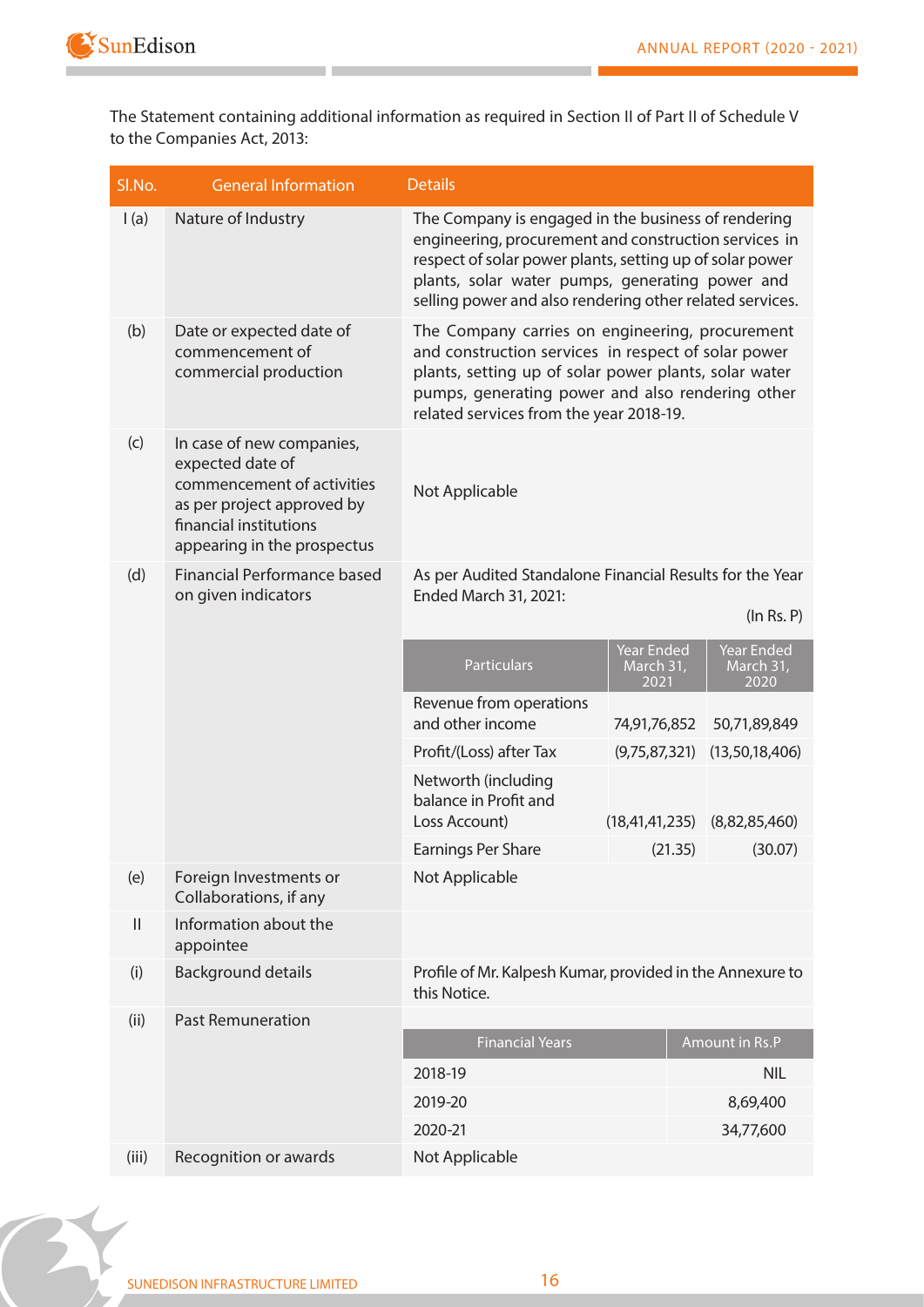

**Contract** 

| SI.No.         | <b>General Information</b>                                                                                                                         | <b>Details</b>                                                                                                                                                                                                                                                                                                                                                                                                                                 |
|----------------|----------------------------------------------------------------------------------------------------------------------------------------------------|------------------------------------------------------------------------------------------------------------------------------------------------------------------------------------------------------------------------------------------------------------------------------------------------------------------------------------------------------------------------------------------------------------------------------------------------|
| (iv)           | Job Profile and his suitability                                                                                                                    | Mr. Kalpesh Kumar, Managing Director (Key Managerial<br>Personnel) of the Company, is highly experienced and<br>controls the affairs of the company as a whole under the<br>direction of the Board of Directors of the Company. He<br>contributed significantly towards the operations and<br>performance of the company. He is actively involved in<br>the business strategy, business development functions<br>of the company.               |
|                |                                                                                                                                                    | The growth in the Company's operations can to a large<br>extent be attributable to the dynamism and relentless<br>efforts of Mr. Kalpesh Kumar. Various new initiatives<br>have been taken to increase the growth and<br>profitability of the Company.<br>Based<br>upon<br>his<br>qualification and expertise, Mr. Kalpesh Kumar, will be<br>best suited for the responsibilities assigned to him by<br>the Board of Directors of the Company. |
| (v)            | <b>Remuneration Proposed</b>                                                                                                                       | <b>Salary Compensation:</b><br>Not exceeding Rs. 5,00,000/- (Rupees Five Lakhs<br>Only) per month More details are furnished in Special<br><b>Resolution Item No: 5</b>                                                                                                                                                                                                                                                                        |
| (vi)           | Comparative remuneration<br>profile with respect to<br>industry, size of the company,<br>profile of the position and<br>person                     | Taking into consideration the size of the Company, the<br>profile of Mr. Kalpesh Kumar, the responsibilities<br>shouldered by him and the industry benchmarks, the<br>remuneration proposed to be paid commensurate<br>with the remuneration being paid by the companies<br>comparable size in the industry in which the Company<br>operates.                                                                                                  |
| (vii)          | Pecuniary Relationship<br>directly or indirectly with the<br>Company or relationship with<br>the managerial personnel or<br>other director, if any | Besides the remuneration proposed to be paid to<br>him, the Managing Director does not have any other<br>pecuniary relationship with the Company or<br>relationship with the managerial personnel or other<br>directors of the Company                                                                                                                                                                                                         |
| $\mathbf{III}$ | Other Information                                                                                                                                  |                                                                                                                                                                                                                                                                                                                                                                                                                                                |
| (a)            | Reason of loss or<br>inadequate profits                                                                                                            | The Company is passing a Special Resolution pursuant<br>to the proviso to the sub- section (1) of Section 197 of<br>the Companies Act, 2013 and as a matter of abundant<br>precaution, as the profitability of the Company may be<br>adversely impacted in future due to business<br>environment during the period for which remuneration<br>is payable to Mr. Kalpesh kumar. i.e. September 30,<br>2024.                                      |